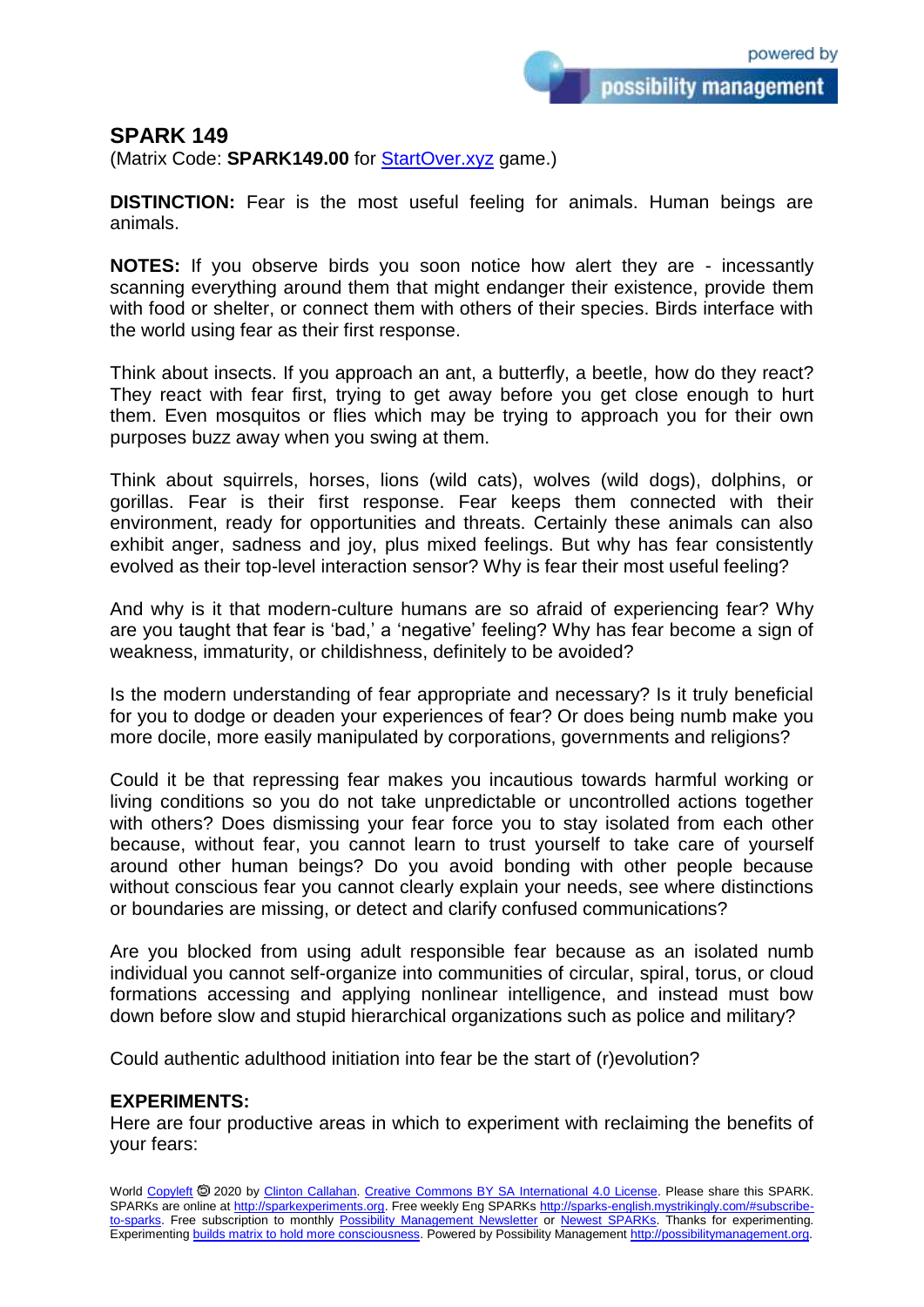**SPARK149.01** CALIBRATE YOUR FEAR DETECTOR. In this experiment you calibrate the accuracy of your fear. First make sure you are using the *New Thoughtmap of Feelings*, where fear is neutral energy and information (neither *bad* nor *negative*) from 0% to 100% intense, serving you in your adult life. Then choose any object or circumstance around you and start lowering your *Numbness Bar* to feel fear about it.

Imagine absolutely crazy things to be afraid of. If you choose an apple, for example, be afraid that the apple could explode and blow up your whole house. Be afraid that the apple is secretly poisoned. Be afraid that one bite of this apple will change you into a frog. Be afraid that the person who said the apple was delicious lied to you and the apple tastes awful. Be afraid that the apple is a love-potion that will make you fall hopelessly in love with the first person you see after you eat the apple. Be afraid that the apple is stolen and you will be arrested if you eat it, and so on. Do the same thing with your shirt, a cloud in the sky, the chair, a water glass, a song on the radio, your telephone, a door handle, a bad smell, and so on.

As soon as you collect outrageous ways to be afraid about a thing, calibrate your fear using these three criteria:

1. Is what you fear *possible*? If not, stop here. If it is possible, keep going.

2. Is what you fear *probable*? If the probability is less than 10%, stop here. If the probability is more than 10%, keep going.

3. Is what you fear *actual*? Ahh! Here is the tricky part! If a fear is both *possible* and *probable*, how can you test whether your fear is *actual*? To test the validity of your fear – meaning to see if your fear informs you about something tangible in the present – you need to use common sense. The problem is, *common sense is not so common.* However, you can replace common sense with calibrated fear. This means changing your mind and being okay with feeling fear. When you sense that you are afraid you no longer have to worry that you might get scared because *you already feel fear*. Now use your fear to find out if what you are afraid of is actually so.

With the apple, it is almost certainly less than 10% probable that it is a love potion, that it will explode, that it will change you into a frog, or that you will be arrested. If you got the apple from a reputable shop and you selected it from a pile of many other apples it is probably not poisoned, although there is a fair chance that the farmer used pesticides. Washing the apple would then be a wise use of your fear. You could also cut the apple open to see if it looks and smells good before you taste it. If you decide the apple is clean and that it could taste good, then decide to trust your own assessment and take a bite. If it does taste good (and you do not suddenly love some unexpected person) then you have taken a step towards calibrating your fear. Do the same with each crazy fear you come up with. Be aware that sometimes your assessment will not be accurate. This is to be expected during calibration. Fear is not perfect. Fear is useful.

**SPARK149.02** NOTICE UNCONSCIOUS NUMBNESS. Make a list of things you *could* become afraid enough to take action about except that *you are unconsciously ignoring the fear*. Examples of suppressing subtle fears could include the fear of depending on a government to provide you with security when that government is already corrupt, the fear that eating GMO foodstuffs served at McDonald's and other